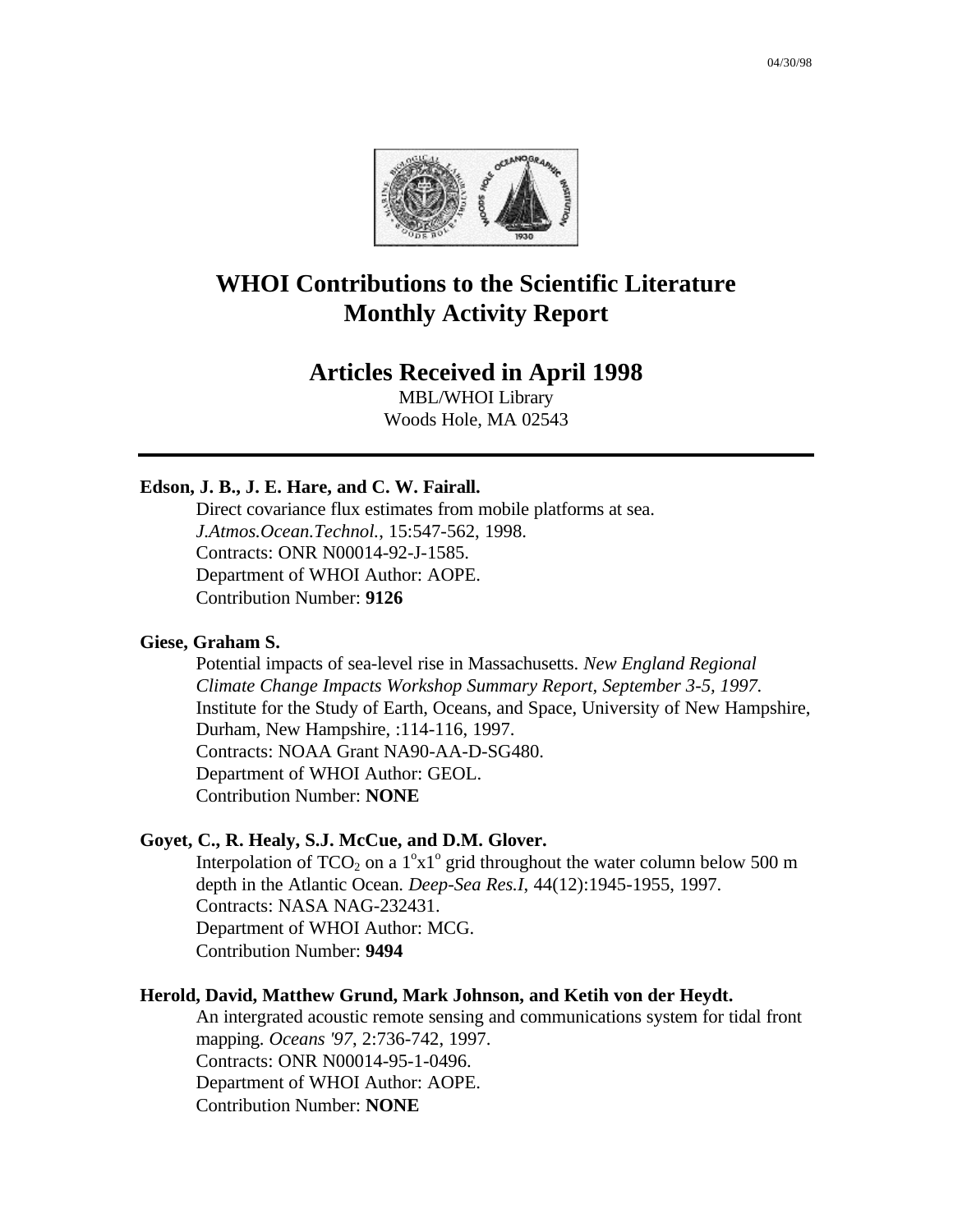## **Karner, Garry D., Neal W. Driscoll, John P. McGinnis, William D. Brumbaugh, and Nick R. Cameron.**

Tectonic significance of syn-rift sediment packages across the Gabon-Cabinda continental margin. *Mar.Petrol.Geol.*, 14(7)part 8:973-1000, 1997. Contracts: ONR N00014-96-1-0026, ONR N00014-94-1-0089. Department of WHOI Author: GEOL. Contribution Number: **9500**

#### **Neubert, Michael G.**

A simple population model with qualitatively uncertain dynamics. *J.Theoret.Biol.*, 189:399-411, 1997. Contracts: ONR N00014-92-J-1527. Department of WHOI Author: BIO. Contribution Number: **9504**

#### **Oppo, Delia W., Jerry F. McManus, and James L. Cullen.**

Abrupt climate events 500,000-340,000 years ago: Evidence from subpolar North Atlantic sediments. *Science*, 279:1335-1338, 1998. Contracts: OCE96-32372. Department of WHOI Author: GEOL. Contribution Number: **9611**

#### **Pedlosky, Joseph, Lawrence J. Pratt, Michael A. Spall, and Karl R. Helfrich.**

Circulation around islands and ridges. *J.Mar.Res.*, 55:1199-1251, 1997. Contracts: NSF OCE-9215342. Department of WHOI Author: PO. Contribution Number: **9429**

#### **Purdy, G. M., J.-C. Sempere, Hans Schouten, D. L. DuBois, and R. Goldsmith.**

Bathymetry of the Mid-Atlantic Ridge, 24°-31°N: A map series. *Mar.Geophys.Res.*, 12:247-252, 1990. Contracts: NSF OCE87-09615. Department of WHOI Author: GEOL. Contribution Number: **7420**

#### **Sholkovitz, E., G. Allsup, R. Arthur, and D. Hosom.**

Aerosol sampling form ocean buoys shows promise. *EOS*, 79(3):29, 37, 1998. Contracts: NSF OCE94-23212. Department of WHOI Author: MCG., PO. Contribution Number: **NONE**